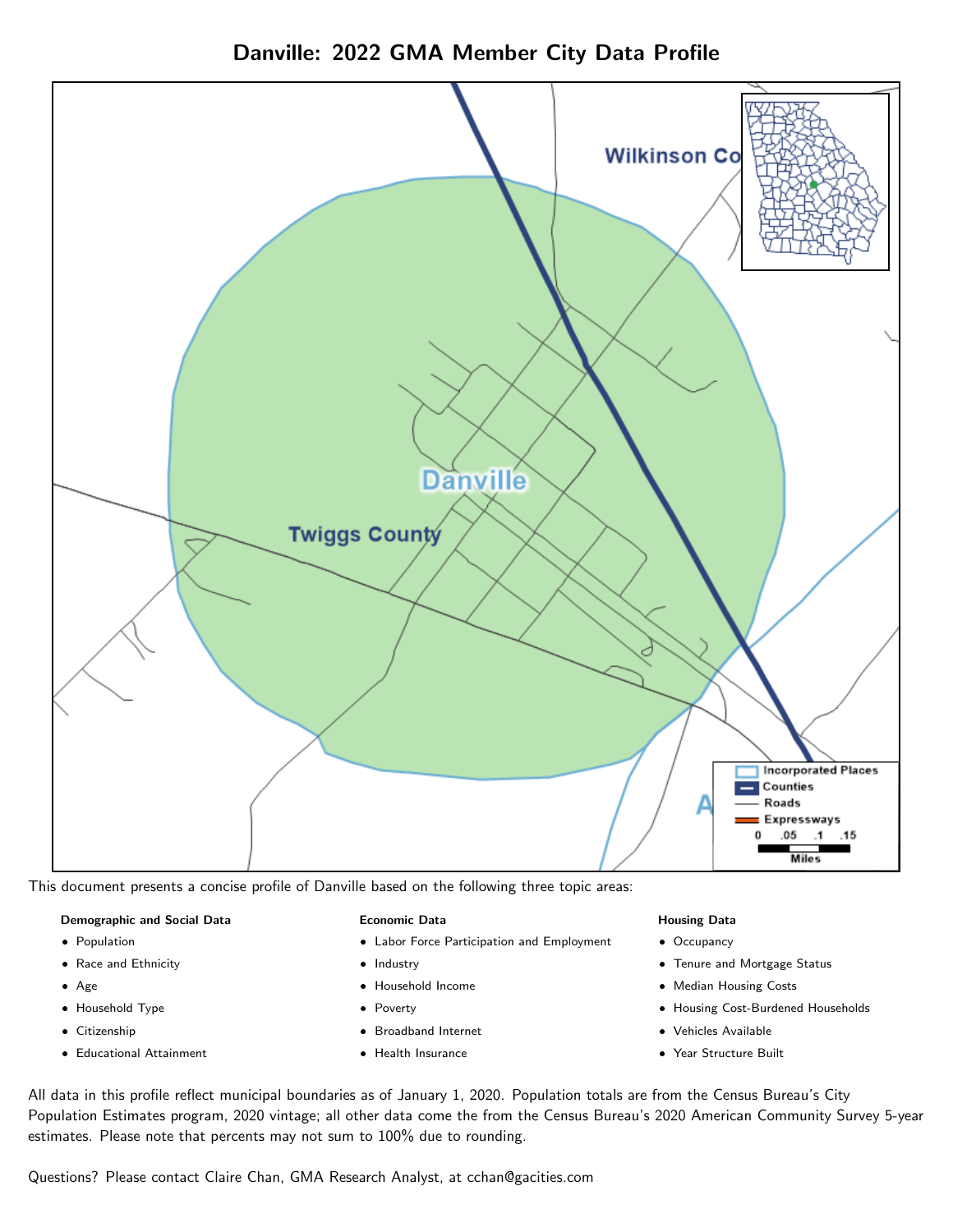## Danville: Demographic and Social



0% 2% 4% 6% 8% 10% 12% Male **Female**  $12\%$  10% 8% 6% 4% 85 and over 80-84 75-79 70-74 65-69 60-64 55-59 50-54 45-49 40-44 35-39 30-34 25-29 20-24 15-19  $10-14$ 5-9 Under 5

## **Citizenship**

Age

|  | Native Born<br>100% |  |
|--|---------------------|--|
|  |                     |  |

Race and Ethnicity



Source: U.S. Census Bureau, City Population Estimates, 2020 vintage Source: American Community Survey, 2020 5-year estimates, table B03002

## Household Type



Source: American Community Survey, 2020 5-year estimates, table B01001 Source: American Community Survey, 2020 5-year estimates, table B11001

## Educational Attainment



Source: American Community Survey, 2020 5-year estimates, table B05002 Source: American Community Survey, 2020 5-year estimates, table B15002

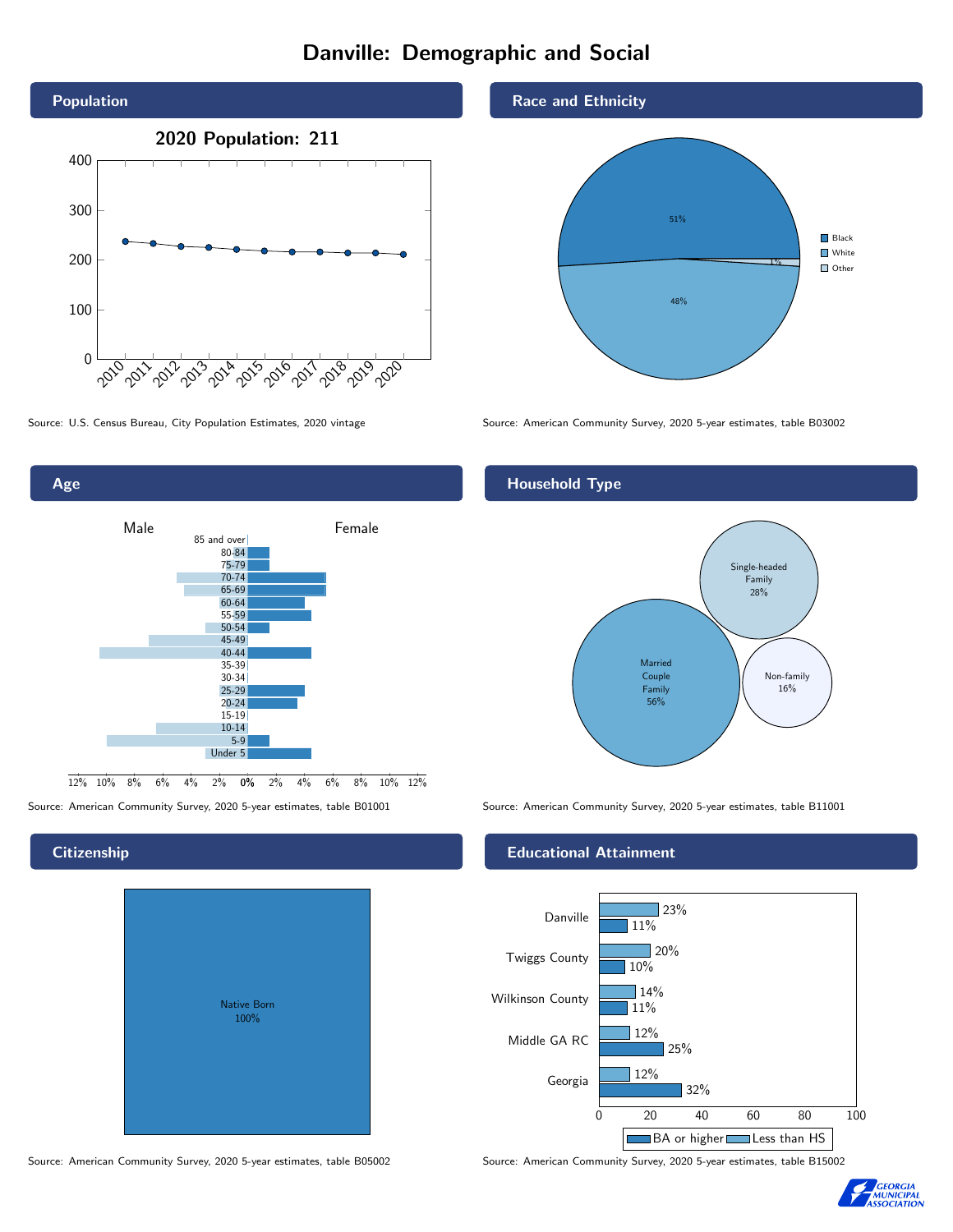# Danville: Economic







Source: American Community Survey, 2020 5-year estimates, table B23001 Note: Unemployment rate is based upon the civilian labor force.



Source: American Community Survey, 2020 5-year estimates, tables B19013 and B19025 Source: American Community Survey, 2020 5-year estimates, table B17010



Industry

| Agriculture, forestry, fishing and hunting, and mining      |  |  |
|-------------------------------------------------------------|--|--|
| Construction                                                |  |  |
| Manufacturing                                               |  |  |
| <b>Wholesale Trade</b>                                      |  |  |
| Retail Trade                                                |  |  |
| Transportation and warehousing, and utilities               |  |  |
| Information                                                 |  |  |
| Finance and insurance, real estate, rental, leasing         |  |  |
| Professional, scientific, mgt, administrative, waste mgt    |  |  |
| Educational services, and health care and social assistance |  |  |
| Arts, entertainment, recreation, accommodation, food        |  |  |
| service                                                     |  |  |
| Other services, except public administration                |  |  |
| Public administration                                       |  |  |

Source: American Community Survey, 2020 5-year estimates, table C24030

Poverty



## Health Insurance



Source: American Community Survey, 2020 5-year estimates, table B28002 Source: American Community Survey, 2020 5-year estimates, table B18135